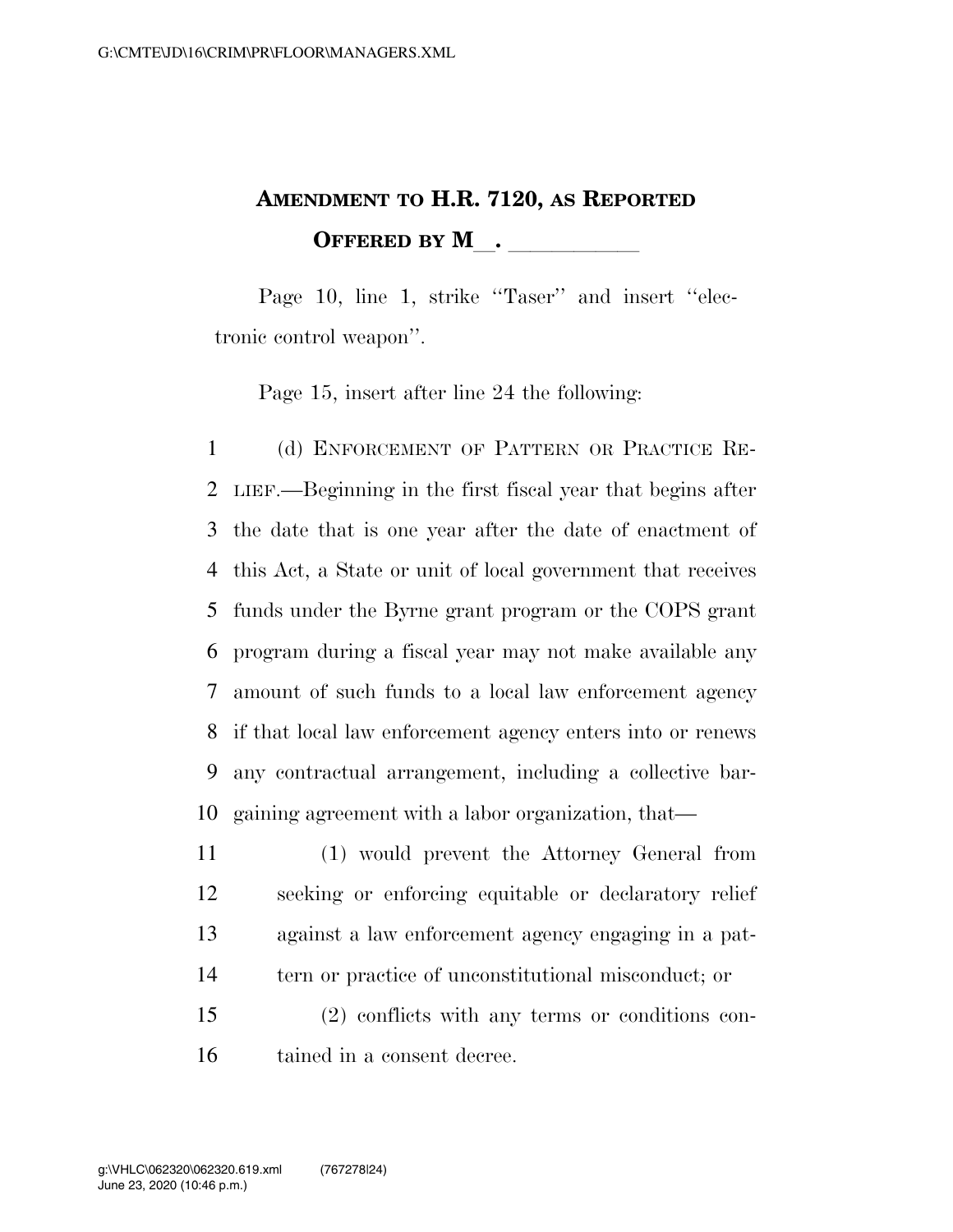Page 25, line 9, insert ''and'' after the semicolon at the end.

Page 25, line 13, strike "; and" and insert a period.

Page 25, strike lines 14 through 16.

Page 26, after line 4, insert the following:

 (c) ELIGIBILITY FOR CERTAIN GRANT FUNDS.—The Attorney General shall, as appropriate and consistent with applicable law, allocate Department of Justice discre- tionary grant funding only to States or units of local gov- ernment that require law enforcement agencies of that State or unit of local government to gain and maintain accreditation from certified law enforcement accreditation organizations in accordance with this section.

Page 41, after line 20, insert the following:

9 (6) Instances where a law enforcement officer 10 resigns or retires while under active investigation re-11 lated to the use of force.

Page 90, line 14, strike ''Controlled firearms,'' and insert "Firearms,".

Page 90, strike lines 17 through 20, and insert the following: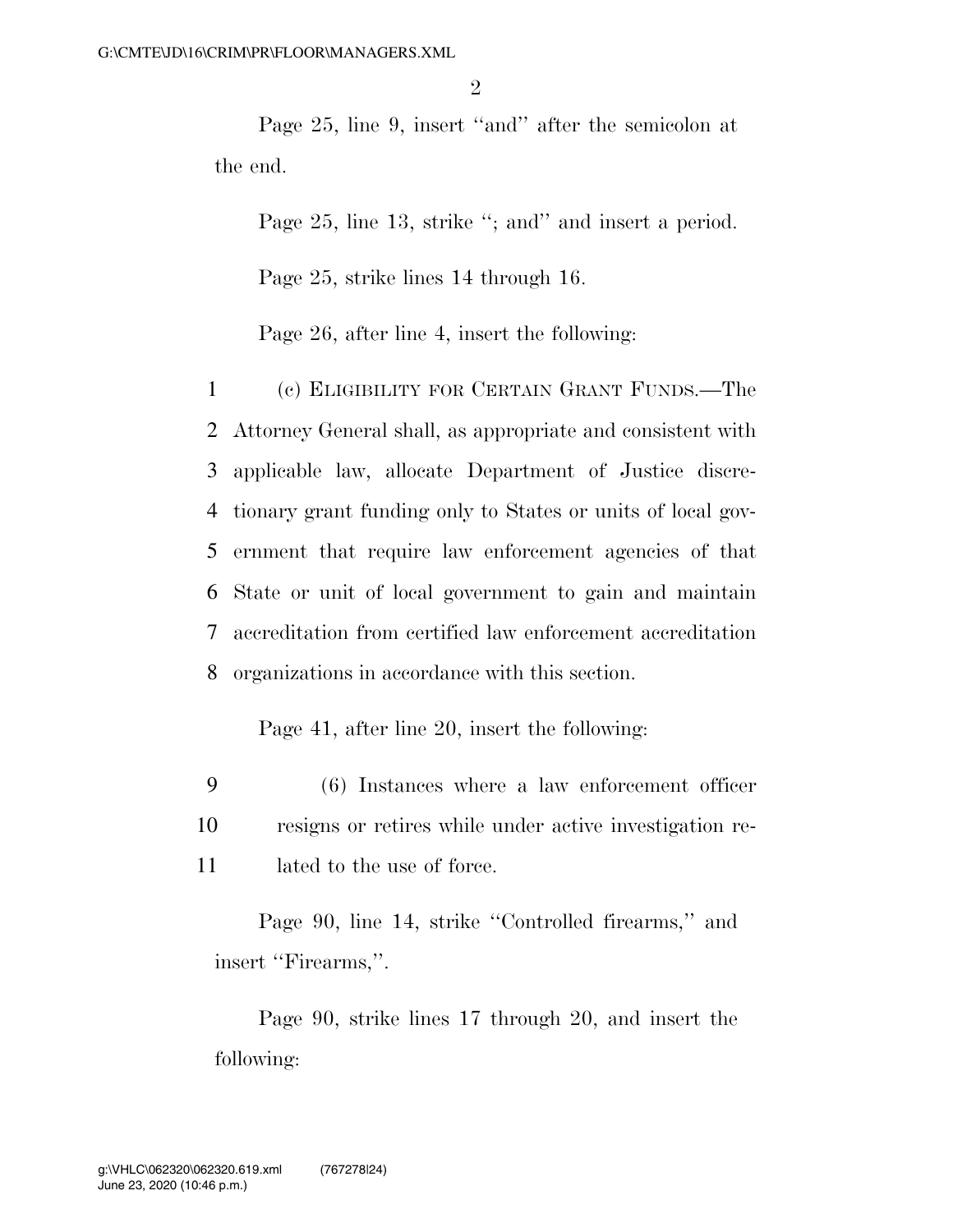1 ''(B) Vehicles, except for passenger auto-2 mobiles (as such term is defined in section  $3\qquad \qquad 32901(a)(18)$  of title 49, United States Code) 4 and bucket trucks.

Page 90, beginning on line 21, strike ''that are armored, weaponized, or both''.

Page 103, line 10, strike "real time".

Page 120, line 4, strike "real time".

Strike title IV and insert the following (and conform the table of contents accordingly):

## 5 **TITLE IV—CLOSING THE LAW**  6 **ENFORCEMENT CONSENT**  7 **LOOPHOLE**

8 **SEC. 401. SHORT TITLE.** 

9 This title may be cited as the ''Closing the Law En-10 forcement Consent Loophole Act of 2019''.

11 **SEC. 402. PROHIBITION ON ENGAGING IN SEXUAL ACTS**  12 **WHILE ACTING UNDER COLOR OF LAW.** 

13 (a) IN GENERAL.—Section 2243 of title 18, United 14 States Code, is amended—

15 (1) in the section heading, by adding at the end 16 the following: ''**or by any person acting**  17 **under color of law**'';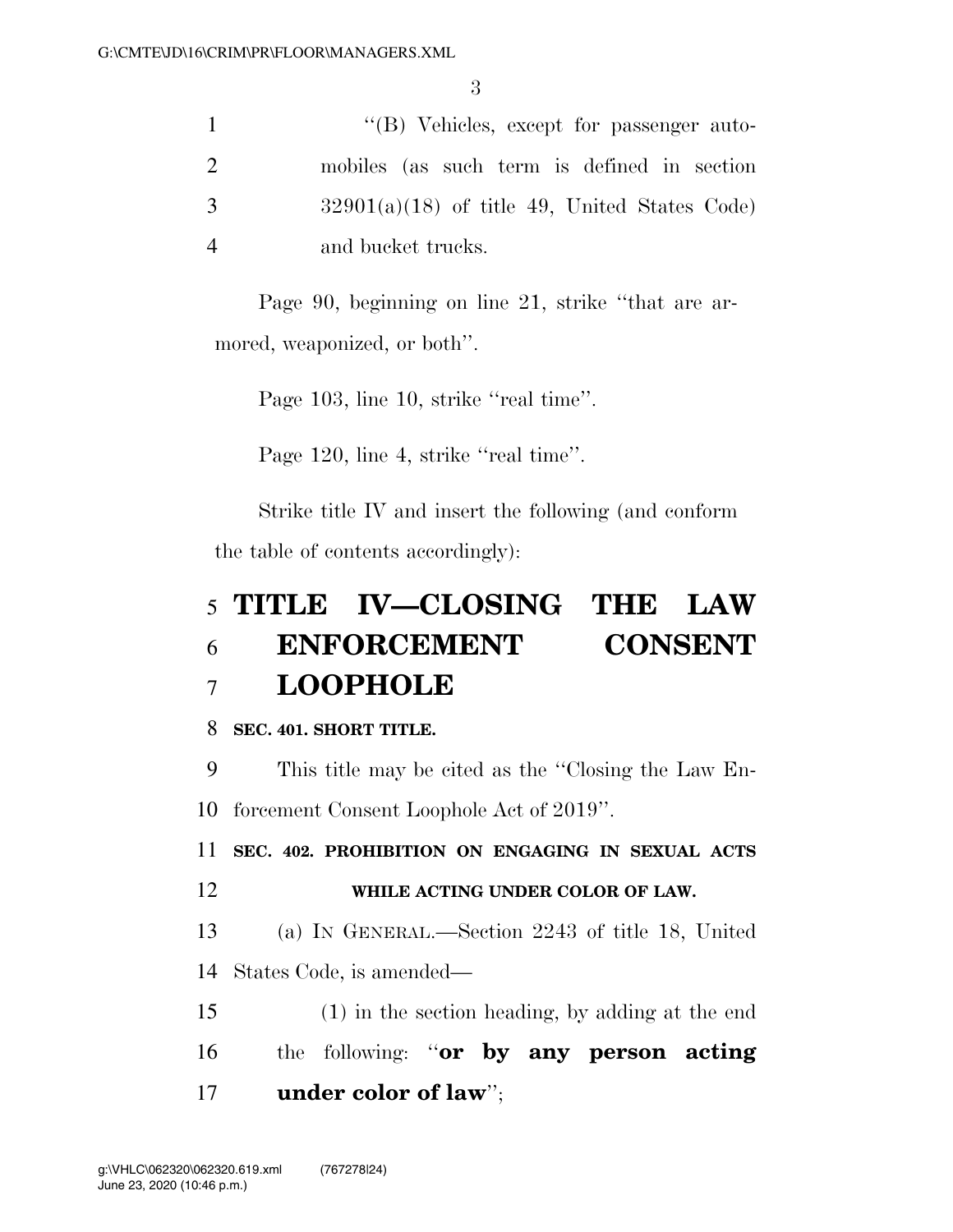| $\mathbf{1}$   | $(2)$ by redesignating subsections $(e)$ and $(d)$ as       |
|----------------|-------------------------------------------------------------|
| $\overline{2}$ | subsections (d) and (e), respectively;                      |
| 3              | $(3)$ by inserting after subsection (b) the fol-            |
| $\overline{4}$ | lowing:                                                     |
| 5              | "(c) OF AN INDIVIDUAL BY ANY PERSON ACTING                  |
| 6              | UNDER COLOR OF LAW.—                                        |
| 7              | " $(1)$ IN GENERAL.—Whoever, acting under                   |
| 8              | color of law, knowingly engages in a sexual act with        |
| 9              | an individual, including an individual who is under         |
| 10             | arrest, in detention, or otherwise in the actual cus-       |
| 11             | tody of any Federal law enforcement officer, shall be       |
| 12             | fined under this title, imprisoned not more than 15         |
| 13             | years, or both.                                             |
| 14             | "(2) DEFINITION.—In this subsection, the term               |
| 15             | 's exual act' has the meaning given the term in sec-        |
| 16             | tion $2246$ ."; and                                         |
| 17             | $(4)$ in subsection $(d)$ , as so redesignated, by          |
| 18             | adding at the end the following:                            |
| 19             | "(3) In a prosecution under subsection (c), it is not       |
| 20             | a defense that the other individual consented to the sexual |
| 21             | $\text{act.}$ ".                                            |
| <u>22</u>      | (b) DEFINITION.—Section 2246 of title 18, United            |
| 23             | States Code, is amended—                                    |
| 24             | $(1)$ in paragraph $(5)$ , by striking "and" at the         |
| 25             | end;                                                        |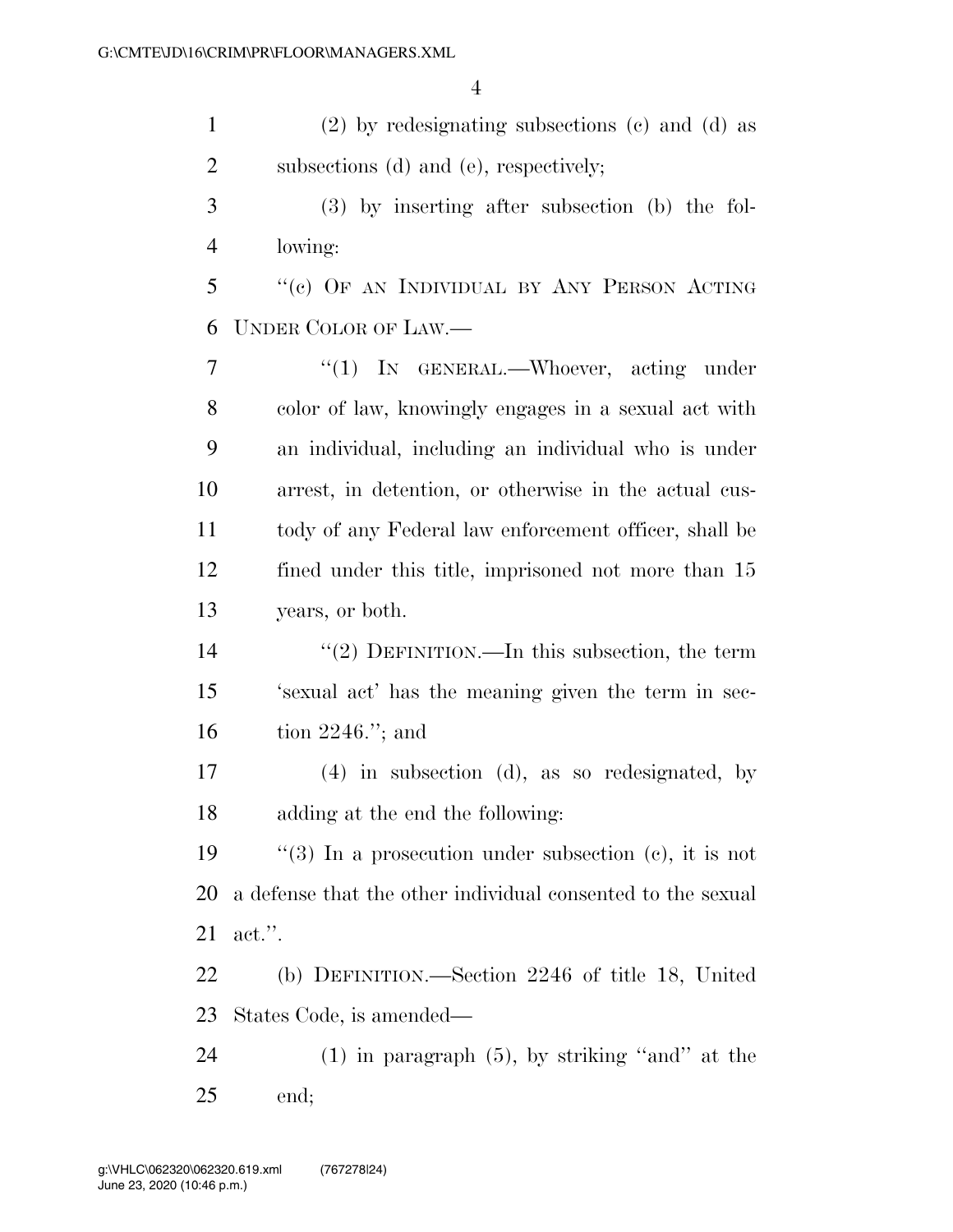(2) in paragraph (6), by striking the period at 2 the end and inserting "; and"; and (3) by inserting after paragraph (6) the fol- lowing:  $\frac{1}{2}$  (7) the term 'Federal law enforcement officer' has the meaning given the term in section 115.''. (c) CLERICAL AMENDMENT.—The table of sections for chapter 109A of title 18, United States Code, is amended by amending the item related to section 2243 to read as follows: ''2243. Sexual abuse of a minor or ward or by any person acting under color of law.''. **SEC. 403. ENACTMENT OF LAWS PENALIZING ENGAGING IN SEXUAL ACTS WHILE ACTING UNDER COLOR OF LAW.**  (a) IN GENERAL.—Beginning in the first fiscal year that begins after the date that is one year after the date of enactment of this Act, in the case of a State or unit of local government that does not have in effect a law de-scribed in subsection (b), if that State or unit of local gov-

 ernment that would otherwise receive funds under the COPS grant program, that State or unit of local govern- ment shall not be eligible to receive such funds. In the case of a multi-jurisdictional or regional consortium, if any member of that consortium is a State or unit of local gov-ernment that does not have in effect a law described in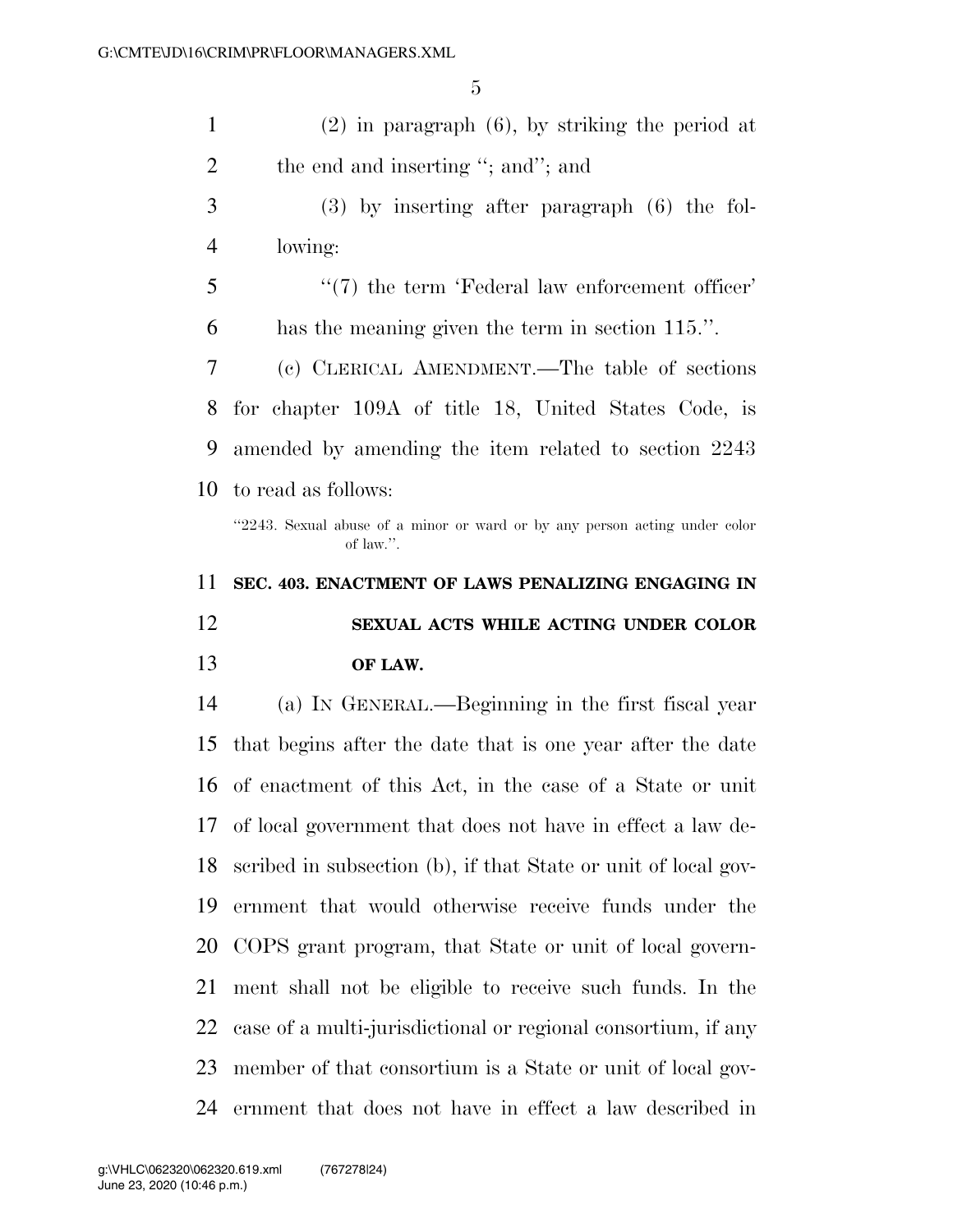subsection (b), if that consortium would otherwise receive funds under the COPS grant program, that consortium shall not be eligible to receive such funds.

 (b) DESCRIPTION OF LAW.—A law described in this subsection is a law that—

 (1) makes it a criminal offense for any person acting under color of law of the State or unit of local government to engage in a sexual act with an indi- vidual, including an individual who is under arrest, in detention, or otherwise in the actual custody of any law enforcement officer; and

 (2) prohibits a person charged with an offense described in paragraph (1) from asserting the con-sent of the other individual as a defense.

 (c) REPORTING REQUIREMENT.—A State or unit of local government that receives a grant under the COPS grant program shall submit to the Attorney General, on an annual basis, information on—

 (1) the number of reports made to law enforce- ment agencies in that State or unit of local govern- ment regarding persons engaging in a sexual act while acting under color of law during the previous year; and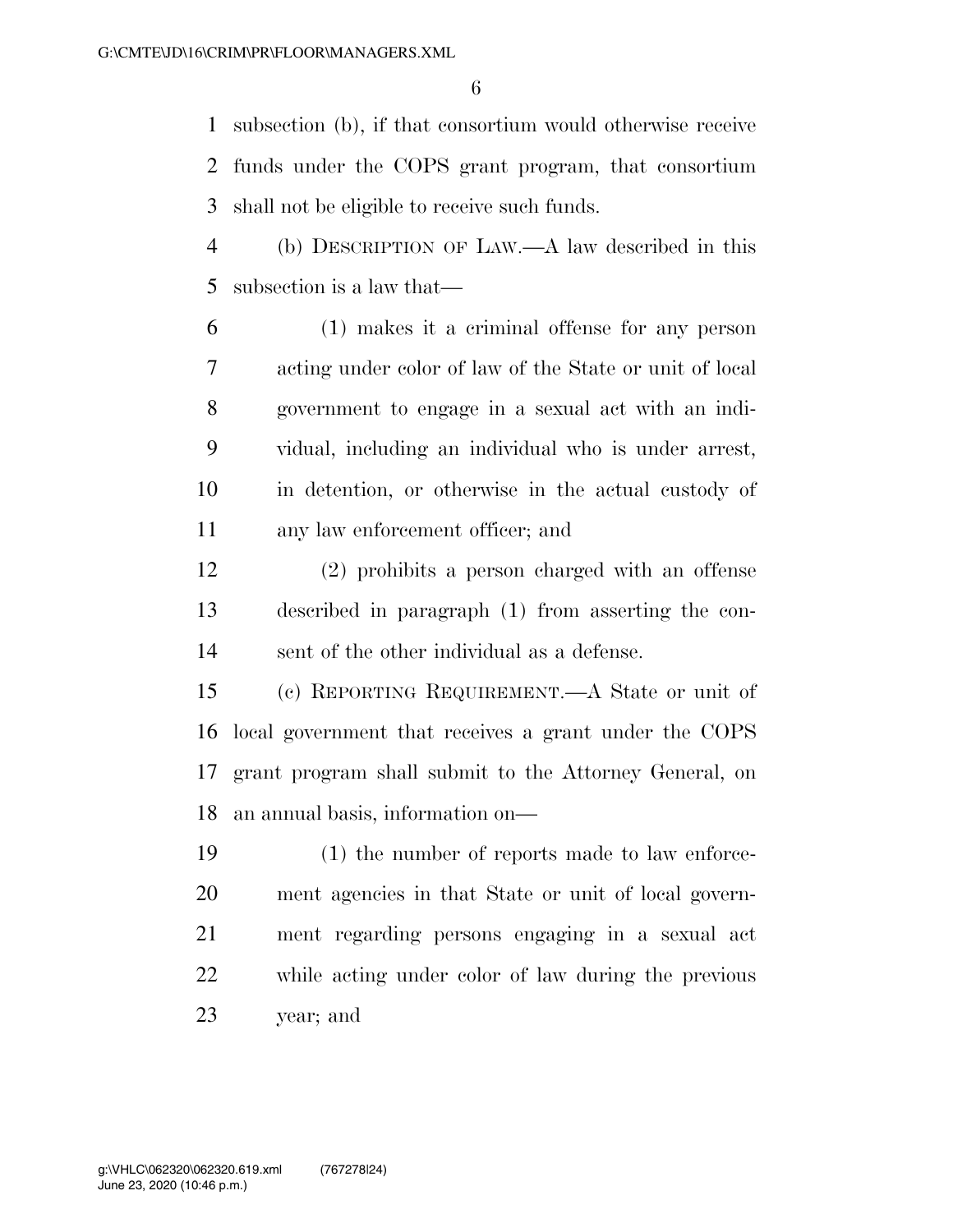(2) the disposition of each case in which sexual misconduct by a person acting under color of law was reported during the previous year.

## **SEC. 404. REPORTS TO CONGRESS.**

 (a) REPORT BY ATTORNEY GENERAL.—Not later than 1 year after the date of enactment of this Act, and each year thereafter, the Attorney General shall submit to Congress a report containing—

 (1) the information required to be reported to the Attorney General under section 403(b); and

(2) information on—

 (A) the number of reports made, during the previous year, to Federal law enforcement agencies regarding persons engaging in a sexual act while acting under color of law; and

 (B) the disposition of each case in which sexual misconduct by a person acting under color of law was reported.

 (b) REPORT BY GAO.—Not later than 1 year after the date of enactment of this Act, and each year there- after, the Comptroller General of the United States shall submit to Congress a report on any violations of section 2243(c) of title 18, United States Code, as amended by section 402, committed during the 1-year period covered by the report.